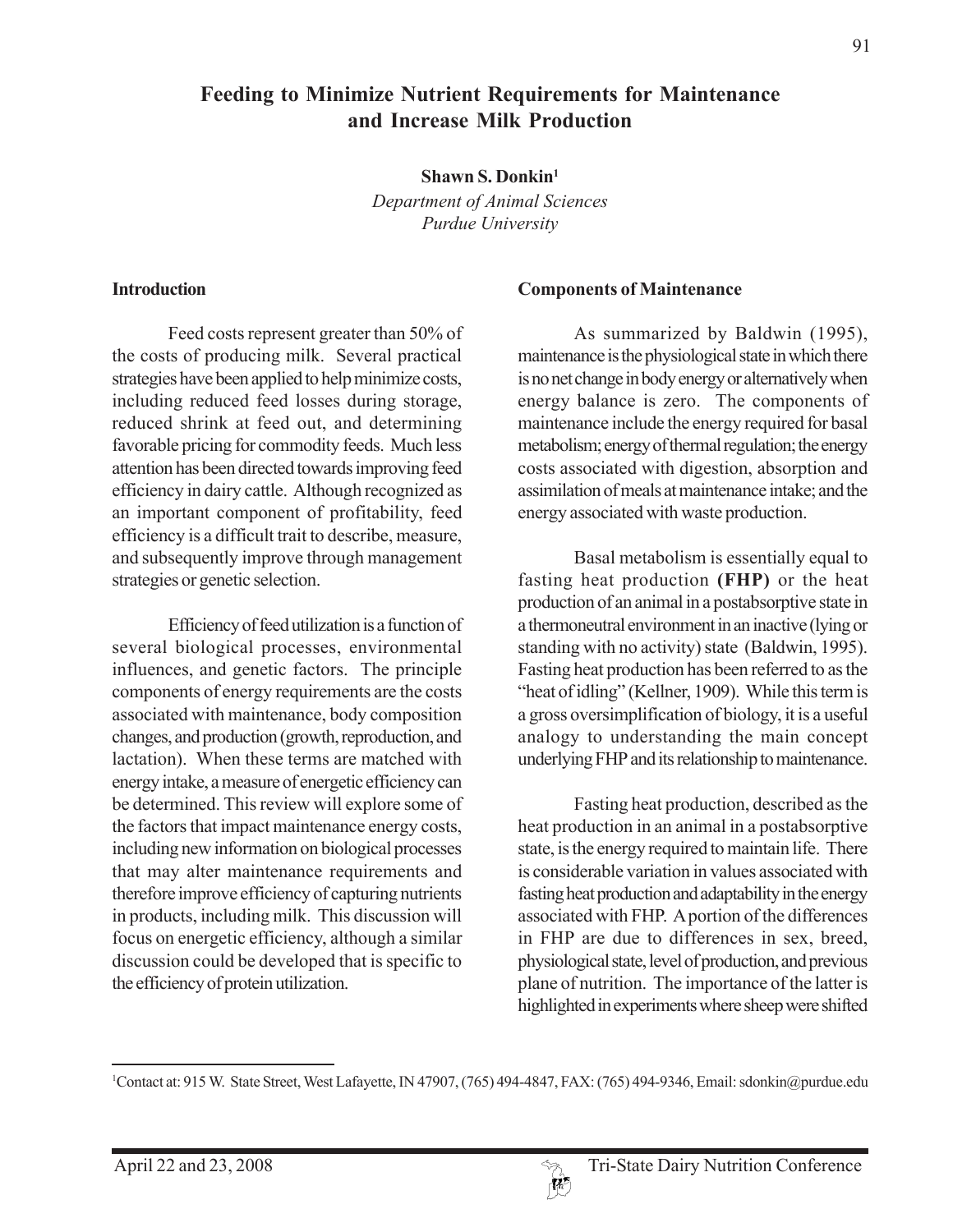from a high nutritional status to low nutritional status. The observed maintenance requirements were 32% greater than when shifting animals to the opposite diet sequence (reviewed by Baldwin, 1995). These data point to the importance of plane of nutrition and can be explained by a high correlation between FHP and weight of the major digestive organs (primarily liver and gastrointestinal tract). As discussed below, recent information using divergent lines of mice selected for differences in FHP suggests an inherent link to organ size that is independent of the previous plane of nutrition.

Maintenance requirements can be divided into 2 broad categories: the cost of feed digestion and nutrient absorption, and the components of FHP. There can be either equal or a markedly disproportionate contribution of each process to the overall maintenance requirement and the balance depends on diurnal patterns and several other physiological factors. The former includes the energy costs associated with eating, feed digesta, propulsion of digestion through the gastrointestinal tract, synthesis of digestive enzymes, nutrient absorption across the gastrointestinal wall and into blood, and the assimilation of nutrients into the storage form (fat, glycogen, and others). The latter accounts for the energy required to maintain tissue and cellular functions within a given physiological state.

## **Factors Affecting Maintenance Requirements**

The adjustment to maintenance requirements for lactating cows includes the effect of activity, terrain, and level of feed consumption (NRC, 2001). These adjustments recognize the increased overhead maintenance requirements associated with additional physical activity and the energetic costs associated with increased nutrient digestion and absorption. For heifers, the impact of growth, thermal loss due to cooling, body composition, coat condition, and heat stress are all

recognized as adjustments to maintenance requirements. Although these are also recognized as an added cost of maintenance for lactating cows, they are used in adjustments to maintenance requirements in the current version of the NRC (2001).

Adjustments to maintenance for thermal stress in cold environments appear to be minimal, but during heat stress, the energy used to dissipate heat to the environment can increase maintenance energy by as much as 25%. For a 1600 lb cow, this translates to 3.4 Mcal/day of NE<sub>L</sub>. An increase in maintenance energy requirements, when coupled with a voluntary reduction in feed intake and altered hormonal status, results in a decrease in energy available for milk production during heat stress.

Some breeds of cattle appear to exhibit different abilities to adapt to environmental changes and nutritional levels. For example, Africander cattle respond to declining feed quality by reducing FHP more than Bos Taurus cattle (Ferrell and Jenkens, 1985). Variation among breeds of cattle with regard to maintenance requirements may reflect differences in response to selection pressure during the evolution of each breed. For example, in temperate environments, Brahman steers consumed less feed but gained body weight at rates similar to Hereford cattle (Moran, 1976). In pen feeding studies in a controlled environment, Bos taurus cattle consumed more feed and gained weight more rapidly than Bos indicus steers (Frisch and Vercoe, 1977). Remarkable breed differences do not appear to exist for dairy cattle, perhaps due to the close geographical proximities with regard to their origins.

Other information confirms the lack of impact of breed on FHP. Data from lactating Hereford  $\times$  Angus beef cattle using respiration calorimetry indicate that the estimates of maintenance energy requirement obtained from the regression of NE<sub> $<sub>r</sub>$ /kg BW<sup>0.75</sup> on ME/kg BW<sup>0.75</sup> are</sub></sub> almost identical in lactating Hereford  $\times$  Angus heifers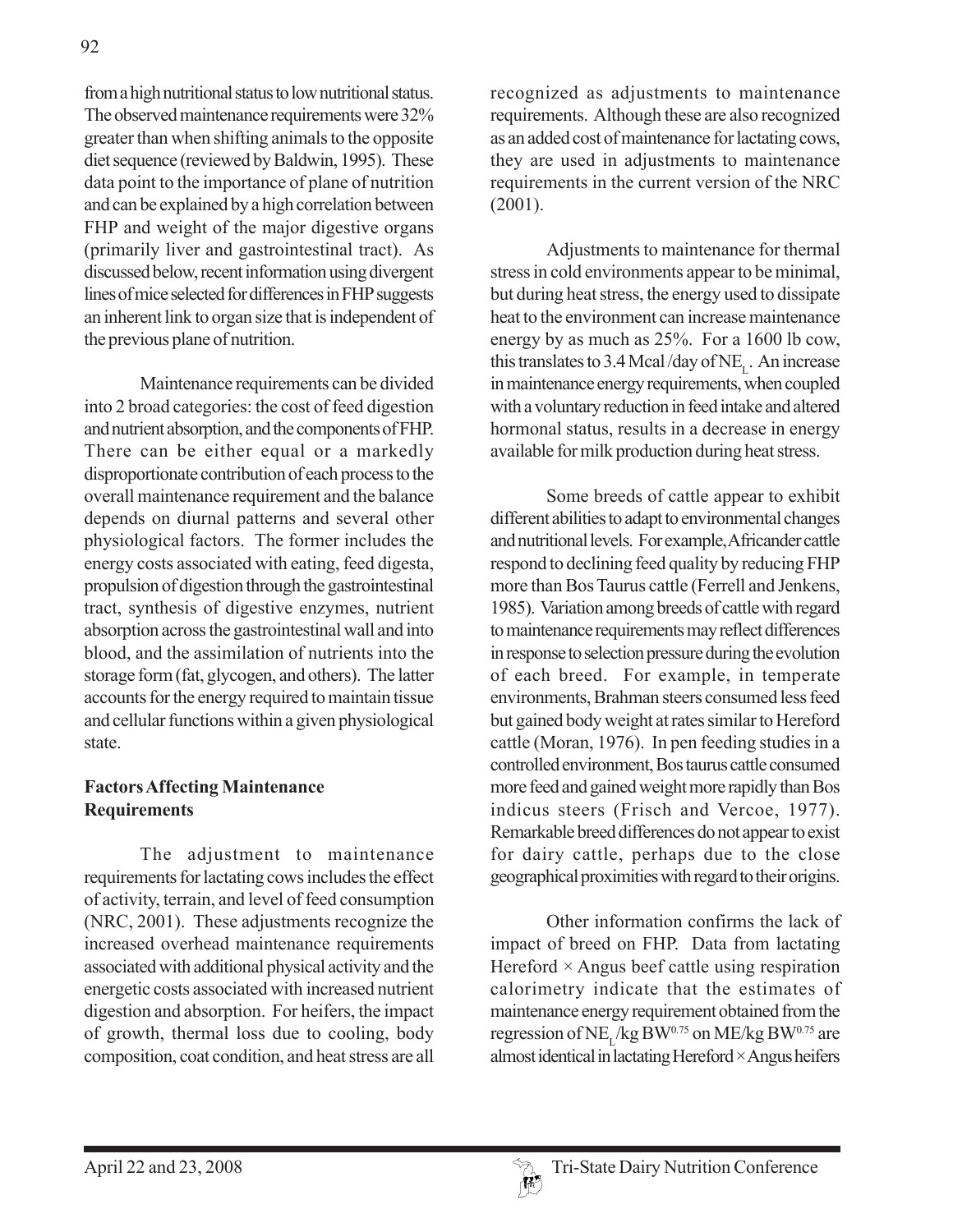and lactating Holstein-Friesian cows. Although differences between these breeds exist in the nonlactating state, they appear to be abolished due to the metabolic changes associated with lactation (Tyrrell and Reynolds, 2004).

The balance between energy intake and output can have major consequences for immune function and can be influenced by immune status. Immune functions exact a toll on maintenance energy costs. One of the challenges in animal nutrition is in understanding how energy is partitioned among physiological processes. There is a paucity of research that directly examines the impact of immune challenges on maintenance energy expenditure; however, it is well recognized that sub-acute disease exacts a toll on productivity. Therefore, it is reasonable to assume that a portion of the costs of an immune challenge are reflected in increased maintenance costs. Parallels between the energetic costs in response to mounting a fever in humans and the additional maintenance energy in cattle have been previously described (Goff and Kimura, 2002). It has been suggested that if cows respond by increasing basal energy expenditure (maintenance energy) in a manner similar to humans during an immune challenge that maintenance energy expenditure may increase by as much as 40%. This increase in energy requirements is equivalent to the energy in approximately 5.5 lb/day of feed (assuming 0.75 Mcal/lb of diet) or alternatively a loss of 12 lb of energy-corrected milk output.

# **Effects of Nonexercise Activity and Visceral Organ Size on Maintenance**

The maintenance requirement associated with increased nonexercise activity **(NEAT)** has recently been recognized as a substantial contributor to the variance observed between human subjects for basal energy expenditure. Simple 'fidgeting' or NEAT results in as much as 30% more basal energy during non-exercise activities (Levine et al., 2000). Obesity-resistant rats have significantly greater

spontaneous physical activity than obesity-prone rats, and spontaneous physical activity has been shown to predict BW gain (Kotz et al., 2008). The level of spontaneous physical activity is important in determining propensity for obesity in human and rodents as models of human health, but the opposing situation could be applied to domestic livestock. Selection for a low nonexercise activity or creating an environment where NEAT is minimized is likely to enhance growth rate and milk production by reducing basal energy expenditure.

Central to the discussion of maintenance requirements is the observation that visceral organ size plays a critical role in determining energy expenditure. Liver represents approximately 1.6% of empty BW but it receives 30% of cardiac output and is responsible for 25% of FHP (Baldwin, 1995). Therefore, a small change in liver size or metabolic activity may have a tremendous impact on maintenance requirements. For example, liver weight is greater in lactating compared to nonlactating cows (20 vs. 25 lb for a 1400 lb cow). Most of this 25% increase in liver size is needed to accommodate the increased needs for gluconeogenesis and ureagenesis that accompany lactation. The accompanying increase in maintenance energy represents 2.5% of basal energy expenditure (Baldwin, 1995). Almost 50% of the change in basal energy expenditure in lactating cows can be accounted for by increased relative organ weight.

The close relationship between basal metabolic rate and visceral organ size is highlighted in laboratory mice that have been subjected to divergent selection for a high and low basal metabolic rate **(BMR)** (Ksiazek et al., 2004). Mice were bred for 19 generations under selection pressure for divergent metabolic rate. Open circuit calorimetry was used to determine BMR during the selection process and food intake, digestibility, and body composition were measured during the growth phase. Upon termination, body composition and

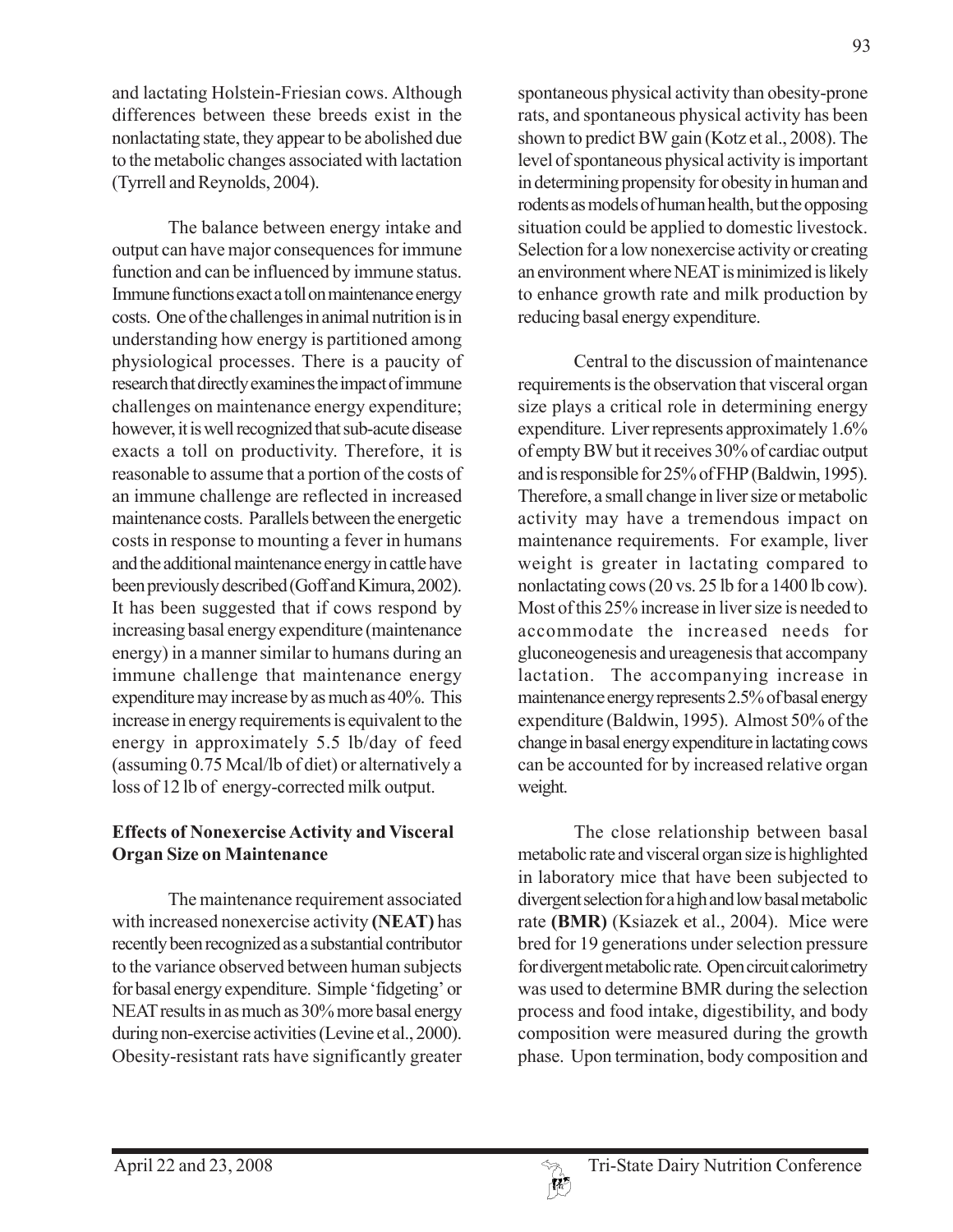organ sizes were determined. Body weight did not differ for divergent lines of mice. Food consumption was greater for high BMR mice, and organ weights were also greater when expressed either as absolute weight or as a portion of lean body mass (Ksiazek et al., 2004). Liver weights changed more than any other tissue. The percentage change for liver was 17%, and greater liver weights were associated with greater BMR. The fact that BW did not differ between these lines of mice but BMR was clearly different indicates the importance of visceral tissue to the whole body maintenance requirement.

### **Impact of Residual Feed Intake on Maintenance**

Residual feed intake **(RFI)** has been defined as energy intake minus predicted energy requirements based on lactation performance, metabolic live weight, and liver weight change (Veerkamp and Emmans, 1995). It has been suggested as a measure of productive efficiency and a potential tool when selecting for efficient feed utilization. Although there is considerable variation in RFI for swine, it appears to be a promising genetic selection tool (Cai et al., 2008). Similar efficiency measures have been proposed for dairy cattle, including simple relationships of milk yield per unit of DM consumed or 3.5% fat-corrected milk **(FCM)** per unit of DM consumed (Britt et al., 2003) and RFI (Veerkamp et al., 1995). Differences exist in the experimental approaches to measuring RFI and some evaluations are based on DM intake (Kennedy et al., 1993), while others are based on ME intake (Veerkamp et al., 1995). Because the underlying basis for evaluation of efficiency is in determining the components of maintenance and partial efficiency of feed energy for product, it is important to distinguish between the measures of RFI. For swine and poultry, this may be a minor issue due to the high proportion of grains in the diets. The negative association of NDF with gross measures of dairy efficiency (Britt et al., 2003) indicates that an adjustment for digestibility, or

energy content of feed, may be a critical component of applying RFI to dairy cattle.

Because feed costs account for such a large portion of the variable costs of producing milk, it would be advantageous to select cows that are most efficient in converting nutrients into milk. The RFI is a ratio of the measured energy intake of an animal to the calculated energy that is needed for maintenance, production, and body condition change (Veerkamp et al., 1995). This measure reflects the difference between observations for individual animals and estimates of energy use based on values for the population. Therefore, it is an indication of the variation associated with the observed performance and the predicted performance. the RFI is an attempt to holistically identify animals that are more efficient in converting feed energy to milk. The biology underlying these differences may be related to differences in the partial efficiencies of use of energy for maintenance, lactation, or BW gain. Using RFI focuses on identifying animals that are more efficient in converting feed to product but does not identify the reasons for these differences. Heritability estimates for RFI have been proposed and are between 0.30 and 0.38 (Veerkamp et al., 1995). Because of the close association between intake and milk production, the value in using RFI as a genetic selection tool has been questioned (Kennedy et al., 1993).

The coefficient of variation for maintenance for cows under controlled conditions is 8 to 10% (Van Es, 1961). Therefore within the concept of RFI, this variation could represent an opportunity to select animals with an inherently low maintenance requirement, and therefore, a high potential efficiency for channeling nutrients to milk or tissue gain. Because RFI is defined as the actual ME intake minus the estimated ME requirement, any lack of precision in calculating ME requirements for maintenance and production would be reflected as RFI. The value of RFI for an individual animal may differ from the population means due to either a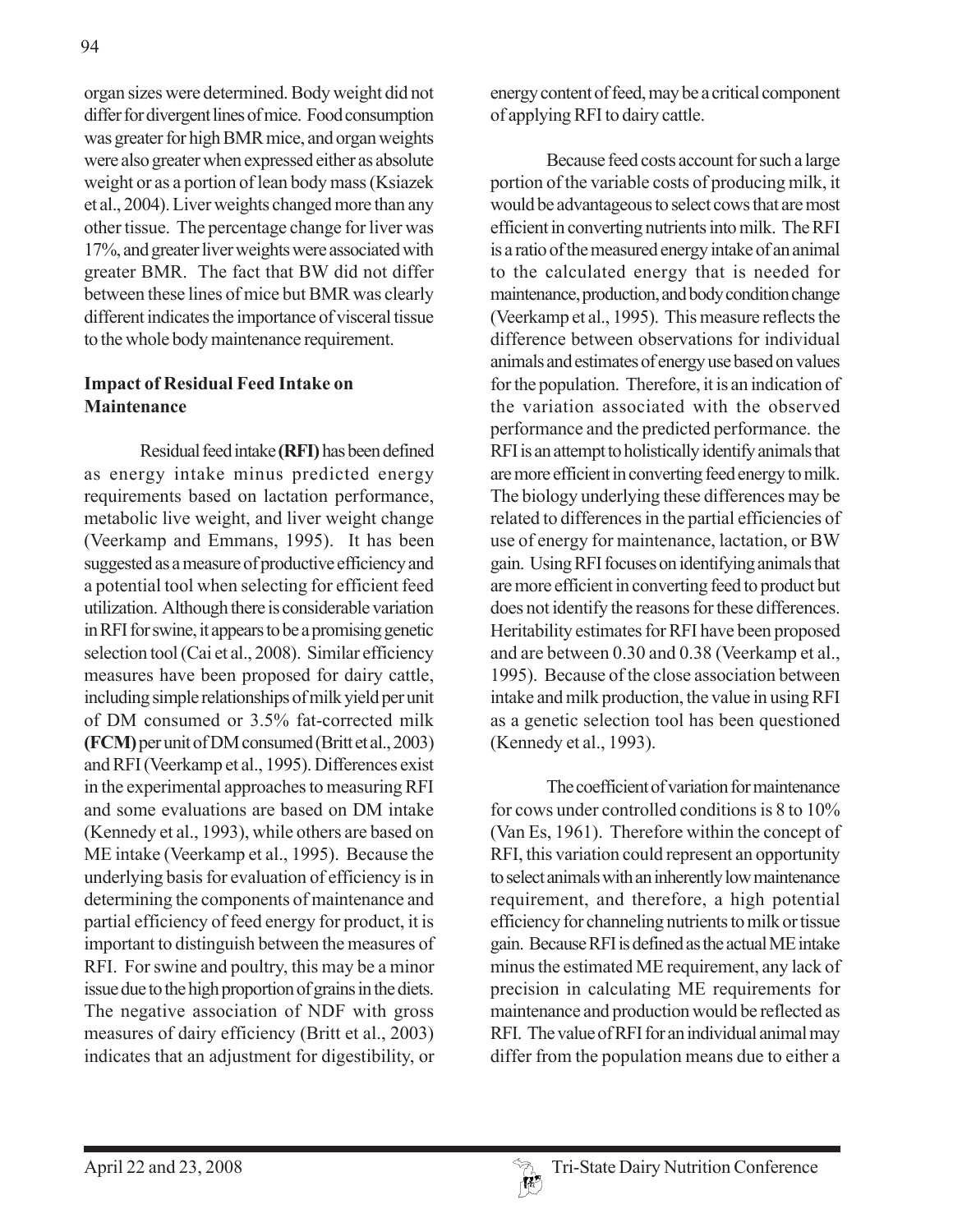difference from the population with regard to inherent efficiency of nutrient use for maintenance, lactation, or body gain (loss) or some unexplained factor. The latter might be a consequence of some of the factors described above, such as exercise activity or differences in visceral organ mass relative to BW. Little work has been attempted to determine if these traits are heritable in dairy cattle and their net contribution to efficiency of energy use over time.

### **Effects of Early Life Events on Maintenance Requirements**

Considerable data indicate that events during certain critical periods of gestation can have a lasting impact on the metabolism of the offspring (Barker and Clark, 1997; McMillen et al., 2001). The fetal programming hypothesis of metabolic diseases has evolved from epidemiological data that linked low BW, maternal nutrition, and increased prevalence of adult disease (Barker and Clark, 1997). Several animal models have been developed to characterize the *in utero* events leading to these changes in metabolism, and one of the most widely used models of fetal programming is the pregnant sheep.

It is becoming increasingly obvious that epigenetic inheritance, or non-DNA based forms of heritability, may also be part of the fetal programming puzzle (Bogdarina et al., 2004). It appears that a portion of these changes may involve alterations in BMR. Although these effects have not been specifically documented for dairy cattle, the available evidence suggests that the potential exists in this regard.

A study in mature human subjects identified a correlation with body composition and energy expenditure that is linked to fetal growth and birth weight (Kensara et al., 2006). Specifically, low birth weight individuals displayed less fat free body mass as adults and had lower resting energy expenditure. The latter is not surprising based on the fact that low birth weight is often linked to increased risk of overweight and obesity and that the metabolic requirements of adipose tissue are less than for lean body mass. However, when resting energy expenditure is adjusted for weight and height, these differences of 12 to 15% for resting energy expenditure were still apparent between the groups, and most of the differences in energy expenditure were accounted for by altered lipid metabolism. Although the research cited here is related to human health and the risks associated with adult metabolic diseases, it provides an excellent example of the potential changes in biology that can lead to shifts in maintenance energy requirements. Similar programming effects may exist for dairy cattle and may impact requirements for maintenance, production, or both.

## **Application to Feeding Dairy Cattle**

The conceptual framework of energy metabolism is the basis for the estimate of maintenance energy described by the NRC (2001) for dairy cattle. Values are based on measures in mature dry cows at  $0.73$  Mcal/kg BW $^{0.75}$  and allow for an adjustment for activity of 10% so that the values used are  $0.80$  Mcal/kg BW $^{0.75}$ . Additional adjustments are made to maintenance based on conceptus weight and increased activity levels of grazing animals

The concept of maintenance assumes little variation among cows with regard to basal metabolism, and for dairy cattle, a lack of difference between breeds for maintenance energy requirements is assumed; however, there is considerable evidence to suggest differences in maintenance requirements among beef breeds (NRC, 1996). Early experiments suggested a similar scenario for dairy breeds (Van Es, 1961), but a more recent comparison of Holstein and Jersey cattle indicates that although milk production was greater for Holstein cows, the energy requirements per unit of metabolic weight were the same for both

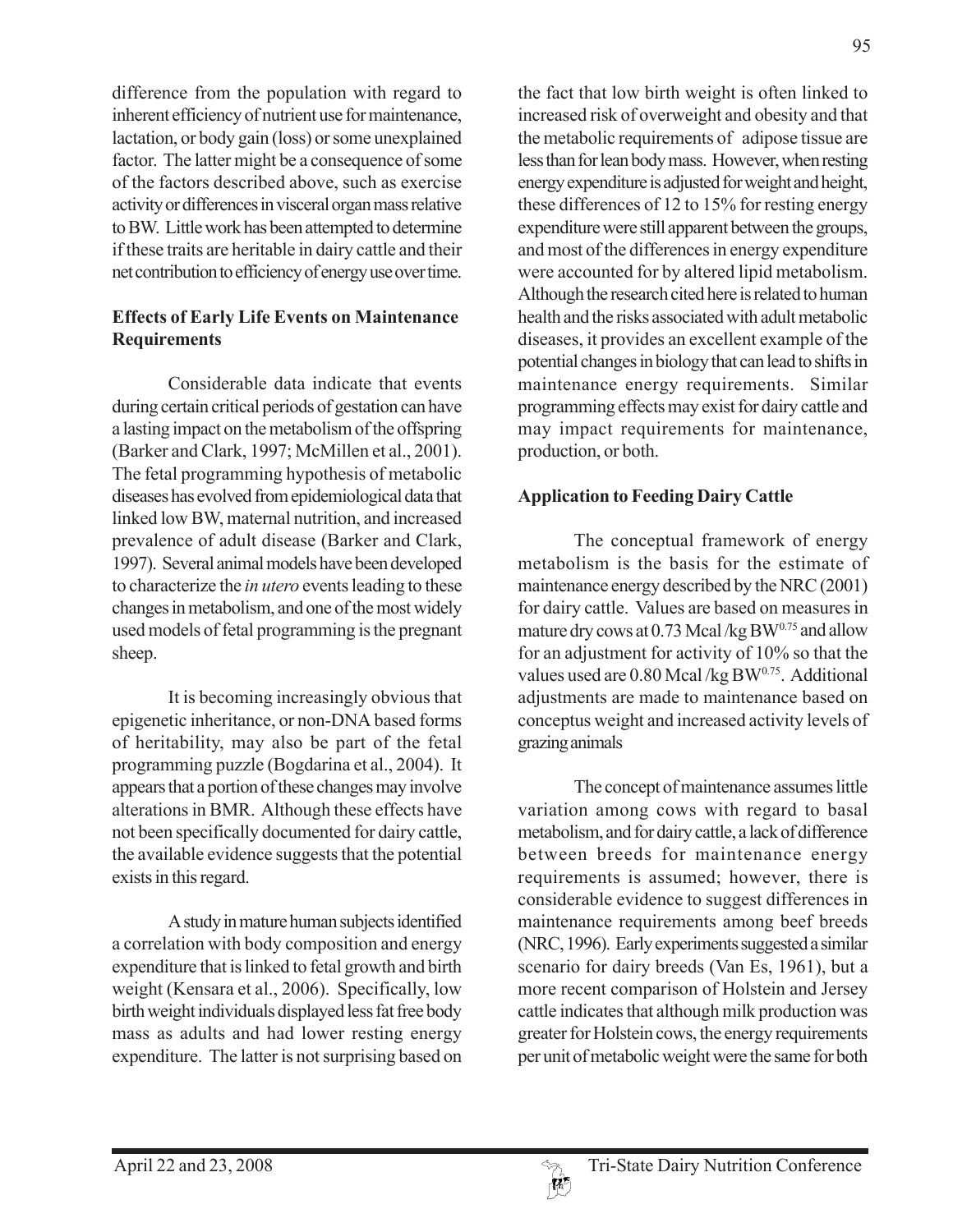breeds (Tyrrell et al., 1991). Several other studies have failed to demonstrate appreciable differences in energetic efficiency between the Jersey and Holstein breeds.

The NRC (2001) accepts a lack of variability due to breed in assigning maintenance energy requirements, but it recognizes the effect of BW. The latter adjustment accounts for the fact that the energetic requirements for maintenance in a 1200 lb cow differ from a 1600 lb cow, but when expressed per lb of BW, the requirement is similar. This adjustment assumes that the effect of body composition on maintenance requirement is negligible. In laboratory species, it has been well characterized that body composition profoundly impacts basal metabolism. Lean body mass, due to the greater associated metabolic activity, is positively correlated with basal energy expenditure (Speakman et al., 2004). Perhaps a portion of the breed effect on maintenance requirements in beef cattle is due to inherent differences in lean tissue as a fraction of total BW among breed types. Likewise, similarities in lean mass percentage among dairy cattle breeds may be one of the underlying biological effects that obviate a breed adjustment for maintenance requirement.

### **Summary**

Because feed costs represent a large portion of the costs of producing milk, factors that impact the efficiency of conversion of feed to milk are of considerable importance. Maintenance energy needs are a priority in the animal. Increased maintenance costs have a direct impact on the efficiency of conversion of feed to milk or tissue deposition. Conversely, a decrease in maintenance requirements or a dilution of maintenance in cows that are capable of producing greater amounts of milk is a management and selection goal in the dairy industry. Current management strategies, including cow cooling, reduced disease challenges, and eliminating stressors that might lead to increased

nonexercise activity, all have an impact on maintenance requirement and therefore ultimately result in repartitioning of nutrients to milk production.

### **References**

Baldwin, R.L. 1995. Modeling Ruminant Digestion and Metabolism. Chapman and Hall, London, UK.

Barker, D.J.P., and P.M. Clark. 1997. Fetal undernutrition and disease in later life. Rev. Reprod. 2:105–112.

Bogdarina, I., H.C. Murphy, S.P. Burns, and A.J. Clark. 2004. Investigation of the role of epigenetic modification of the rat glucokinase gene in fetal programming. Life Sci. 74:1407-1415.

Britt, J.S., R.C. Thomas, N.C. Speer, and M.B. Hall. 2003. Efficiency of converting nutrient dry matter to milk in Holstein herds. J. Dairy Sci. 86:3796-3801.

Cai, W., D.S. Casey, and J.C.M. Dekkers. 2008. Selection response and genetic parameters for residual feed intake in Yorkshire swine. J. Anim Sci. 86:287-298.

Ferrell, C.L., and T.G. Jenkins. 1985. Cow type and the nutritional environment: Nutritional aspects. J. Anim. Sci. 61:725-741.

Frisch, J.E., and J.E. Vercoe. 1977. Food intake, eating rate, weight gains, metabolic rate and efficiency of feed utilization in Bos taurus and Bos indicus crossbred cattle. Anim. Prod. 25:343–358.

Goff, J.P., and K. Kimura. 2002. Interactions between metabolic disease and the immune system:Why cows are likely to develop mastitis at freshening. http://www.txanc.org/proceedings/2002/ Metabolic%20Disease.pdf